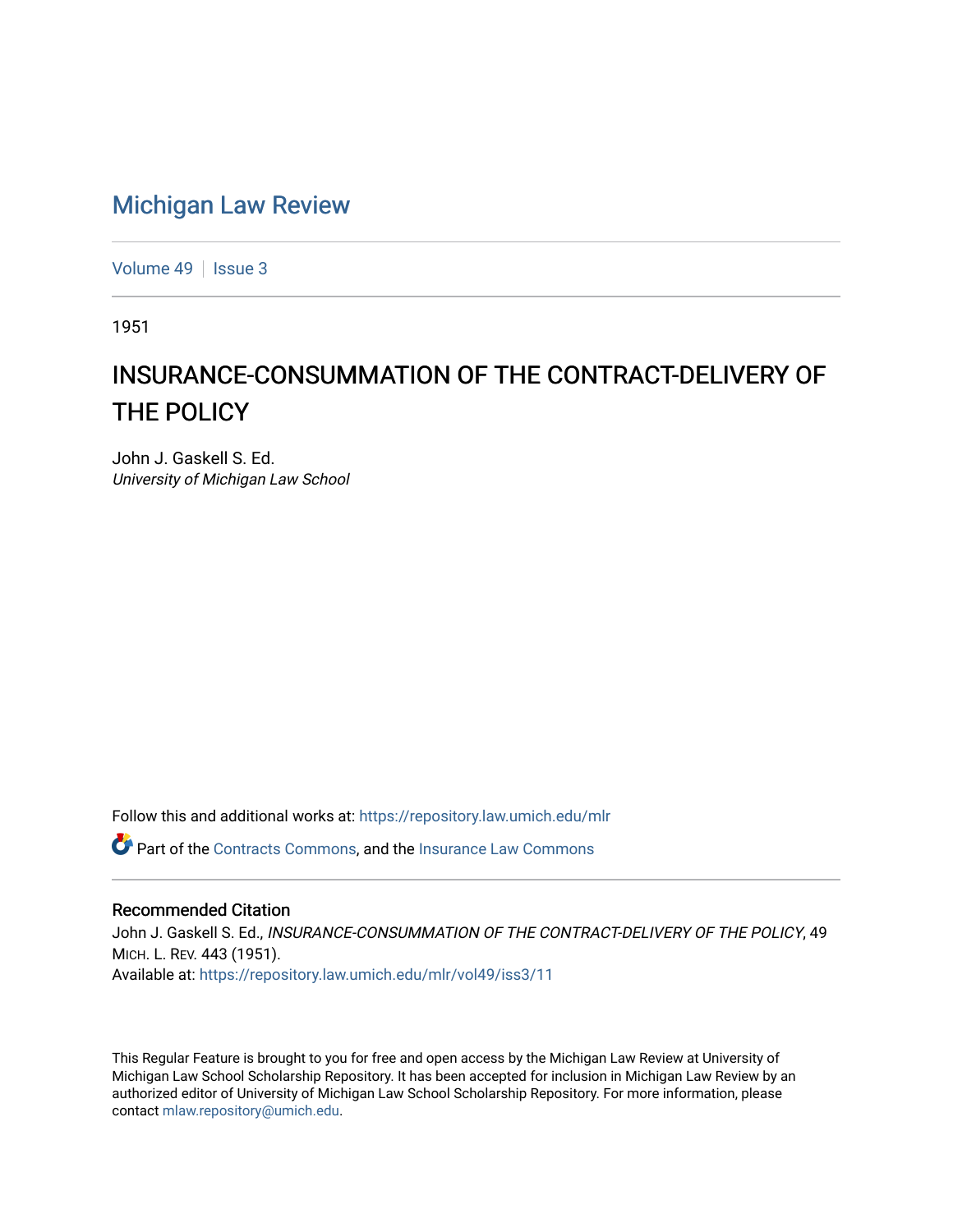INSURANCE-CONSUMMATION OF THE CONTRACT-DELIVERY OF THE POLICY -An application for life insurance was accepted, and a policy issued, mailed to, and received by the agent of the insurer. The application provided that the pol-

l,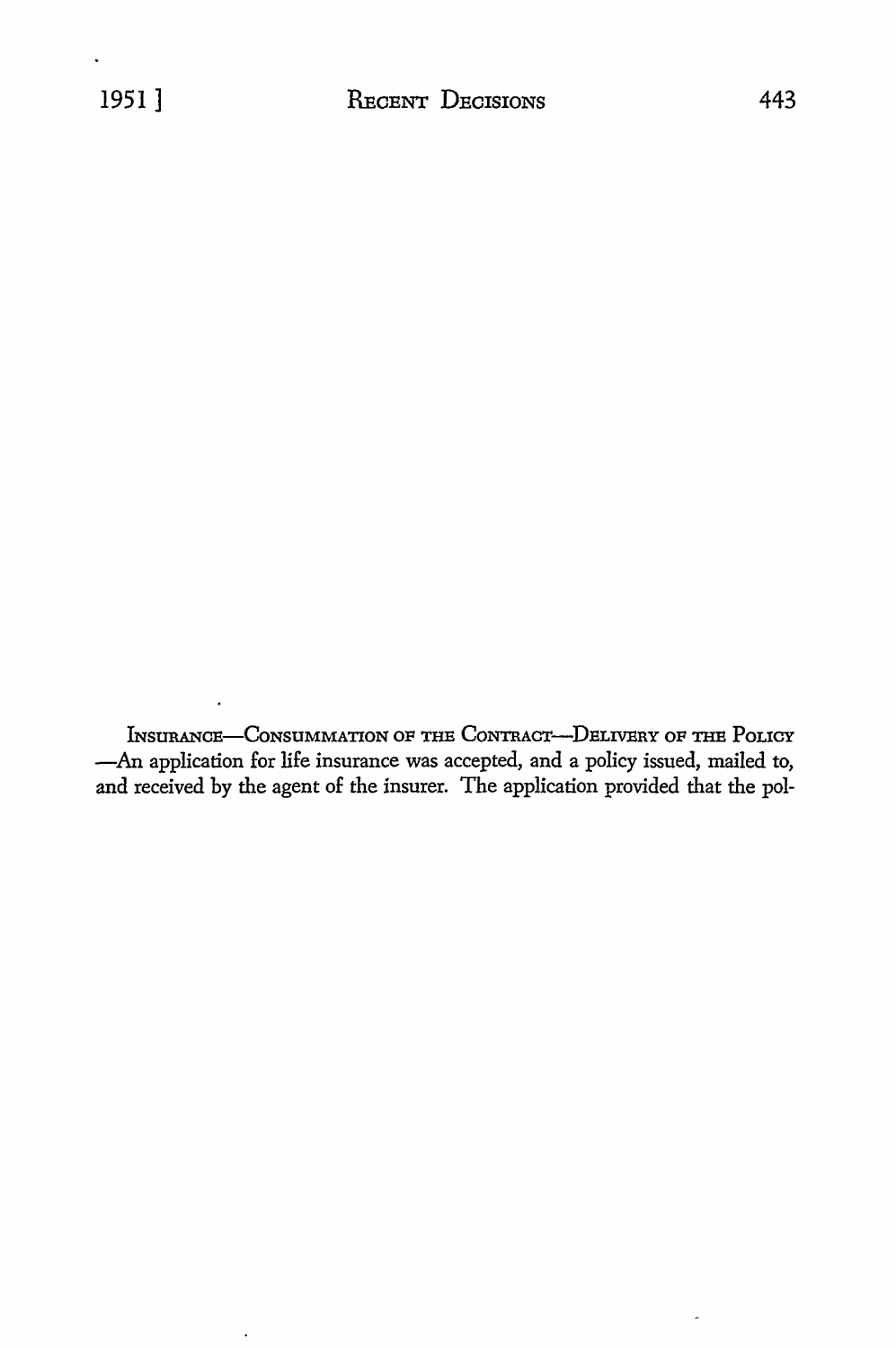icy would not take effect until "manual" delivery thereof. The agent made several unsuccessful attempts to deliver the policy, but before any physical transmission of the policy, the insured died. The beneficiaries sued to recover the amount of the policy. The trial court gave judgment for the defendant insurance company. On appeal, *held*, affirmed. Manual delivery was a valid condition precedent. There having been no manual transmission to the insured, and the plaintiffs having failed to sustain the burden of showing that delivery to the agent of the insurer amounted to delivery to the insured, the policy never became effective. *Smith v. Rio Grande Nat. Life Ins. Co., (Tex. Civ. App. 1950) 227 S.W. (2d)* 579.

"A jural act does not come into existence as such until its utterance is final and complete." Traditionally the mark of finality in the case of deeds, gifts, and negotiable instruments is delivery, while in the case of informal contracts, it is the manifestation of mutual assent.<sup>1</sup> Hence, in the absence of an expression of contrary intent, the insurance policy need not be delivered to commence the liability of the insurer.2 When the parties stipulate that the policy shall not become effective until it is delivered,<sup>3</sup> they undoubtedly assume that they are adding a condition, not otherwise required by law, for the inception of a valid contract. If the parties meant, and the courts interpreted, delivery to mean actual physical transmission to the insured, then clearly their assumption would be correct. But courts, while professing to interpret the insurance contract according to the intent of the parties, have not looked to their actual intent, but have employed the concept of constructive delivery<sup>4</sup> as developed in the interpretation of the legal requirement of delivery in the case of deeds and negotiable instruments. The result of applying this idea of constructive delivery may be that the parties not only do not add anything by requiring delivery, but that they may thereby in effect circumvent the general proposition that assent must be manifested to the offeror, unless the parties agree otherwise, before a valid contract may exist.5 Thus, where transmission of a policy has been made to the agent of the insurer, or it has been mailed to that agent,<sup>6</sup> it seems clear that the insurer's acceptance has not thereby been communicated to the insured.<sup>7</sup> Yet, courts, in

19 WIGMORE, EVIDENCE §§2408-2410 (1940).

<sup>2</sup> N.Y. Life Ins. Co. v. Babcock, 104 Ga. 67, 30 S.E. 273 (1898); VANCE, INSURANCE §69 (1930). 44 C.J.S. §263 at 1052 (1945).

3Which they clearly may do. Wells v. Prudential Ins. Co. of America, 239 Mich. 92, 214 N.W. 308 (1927); Hruska v. Prudential Ins. Co. of America, 203 Iowa 1165, 211 N.W. 858 (1927).

<sup>4</sup> 1 Couch, Cyclopedia of Insurance Law §119 (1929).

15 Limbaugh v. Monarch Life Ins. Co., 84 S.W. (2d) 208 (1935); 1 WILLISTON, CONTRACTS §70 (1936); 1 COUCH, CYCLOPEDIA OF INSURANCE LAW §87 (1929); 29 Am. Jur. §140 (1940). Cf. 1 COOLEY, BRIEFS ON INSURANCE 595 (1927). Robinson v. U.S. Benev. Soc., 132 Mich. 695, 94 N.W. 211 (1903).

<sup>6</sup>See cases collected 53 A.L.R. 492 (1928) and 145 A.L.R. 1434 (1943).

7 "Communication of acceptance to a third person, not the offerer's agent, is not sufficient, nor is communication to the offeree's agent. . . ." 17 C.J.S. §45 at 387.